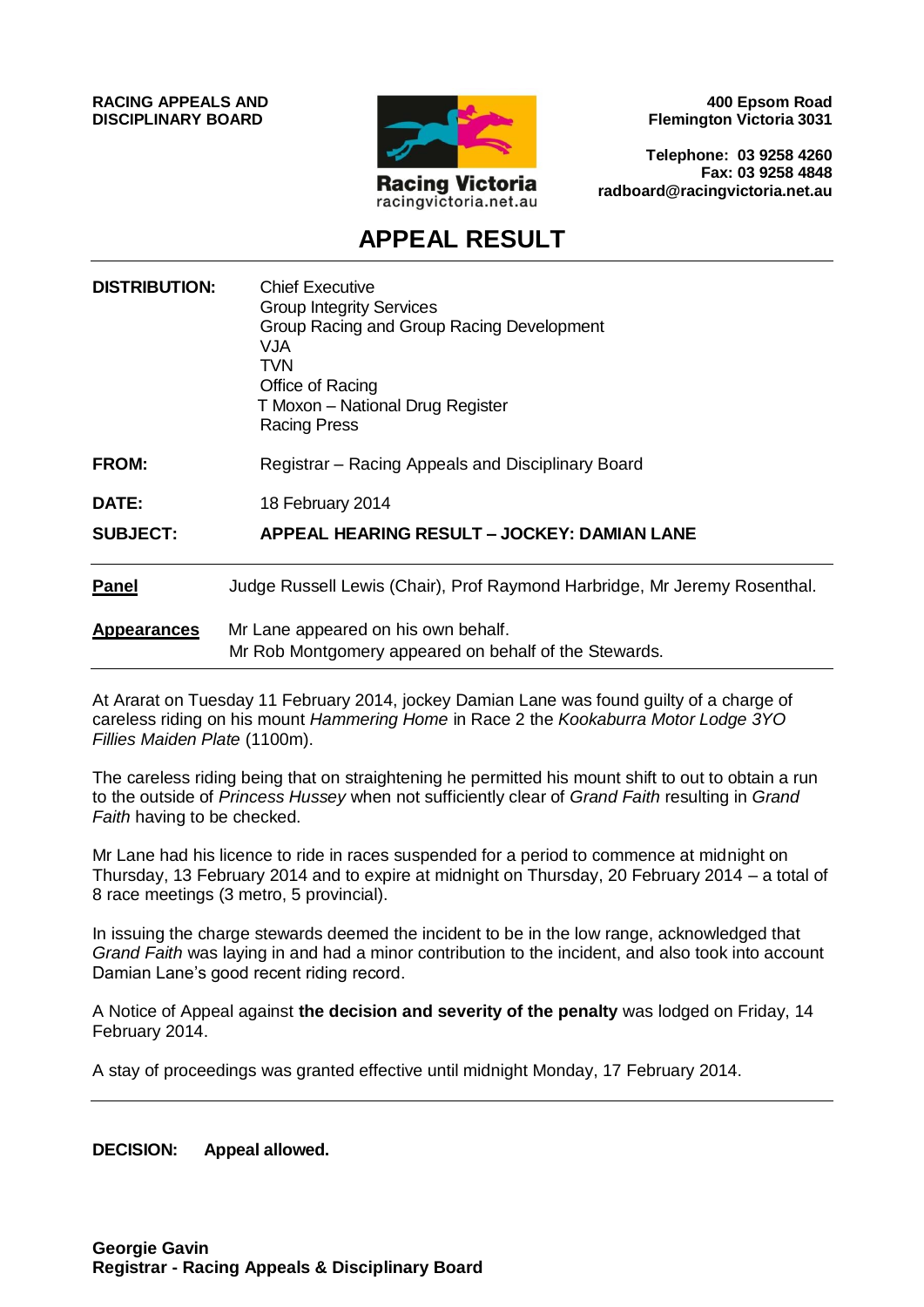# **TRANSCRIPT OF PROCEEDINGS**

### **RACING APPEALS AND DISCIPLINARY BOARD**

\_\_\_\_\_\_\_\_\_\_\_\_\_\_\_\_\_\_\_\_\_\_\_\_\_\_\_\_\_\_\_\_\_\_\_\_\_\_\_\_\_\_\_\_\_\_\_\_\_\_\_\_\_\_\_\_\_\_\_\_\_\_\_

**HIS HONOUR JUDGE R.P.L. LEWIS, Chairman PROF R. HARBRIDGE MR J. ROSENTHAL**

**EXTRACT OF PROCEEDINGS**

**DECISION**

### **IN THE MATTER OF THE KOOKABURRA MOTOR LODGE THREE-YEAR-OLD FILLIES MAIDEN PLATE AT ARARAT ON 11/2/14**

**JOCKEY: DAMIAN LANE**

### **MELBOURNE**

#### **TUESDAY, 18 FEBRUARY 2014**

MR R. MONTGOMERY appeared on behalf of the RVL Stewards

MR D. LANE appeared on his own behalf